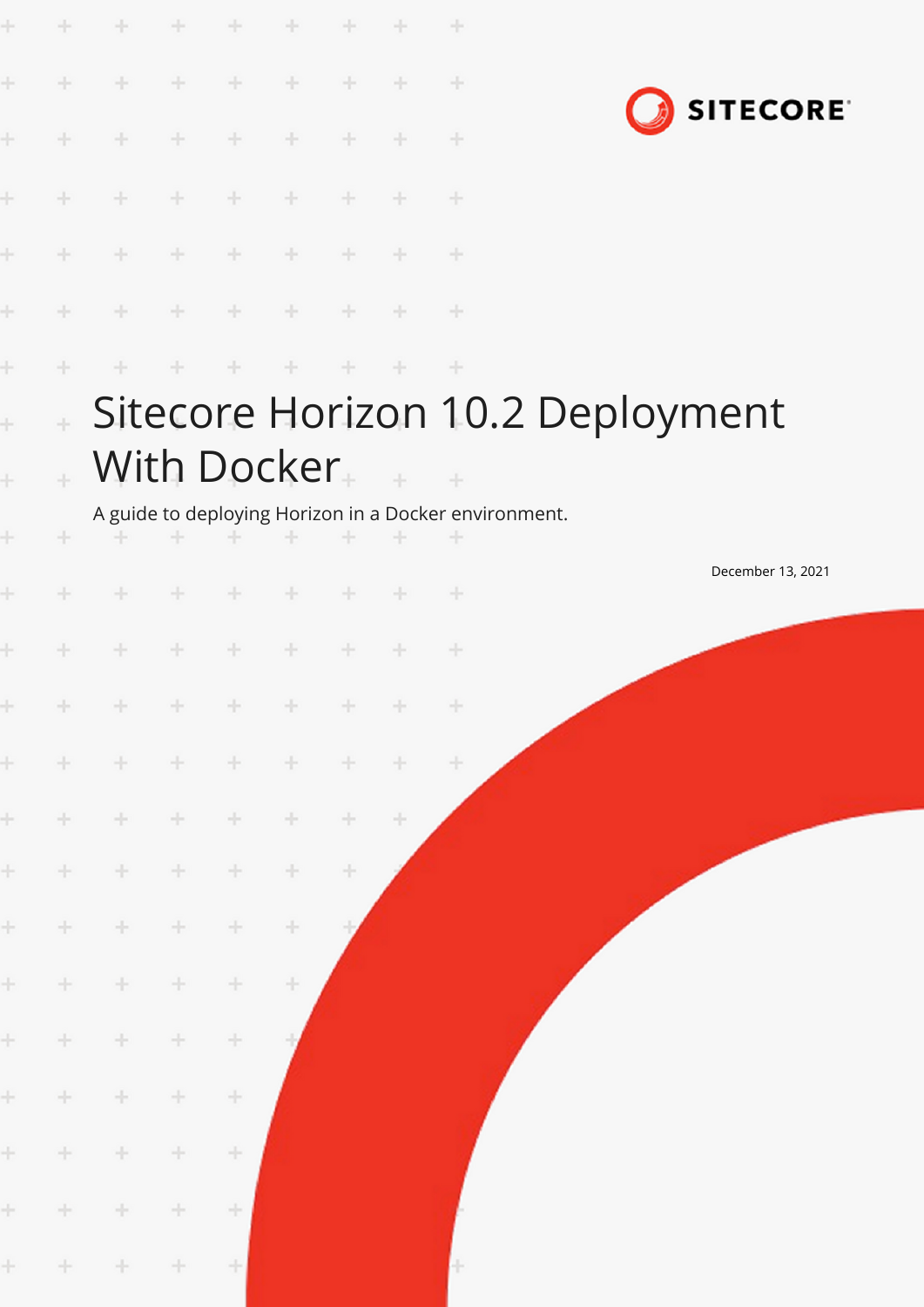

# **Table of Contents**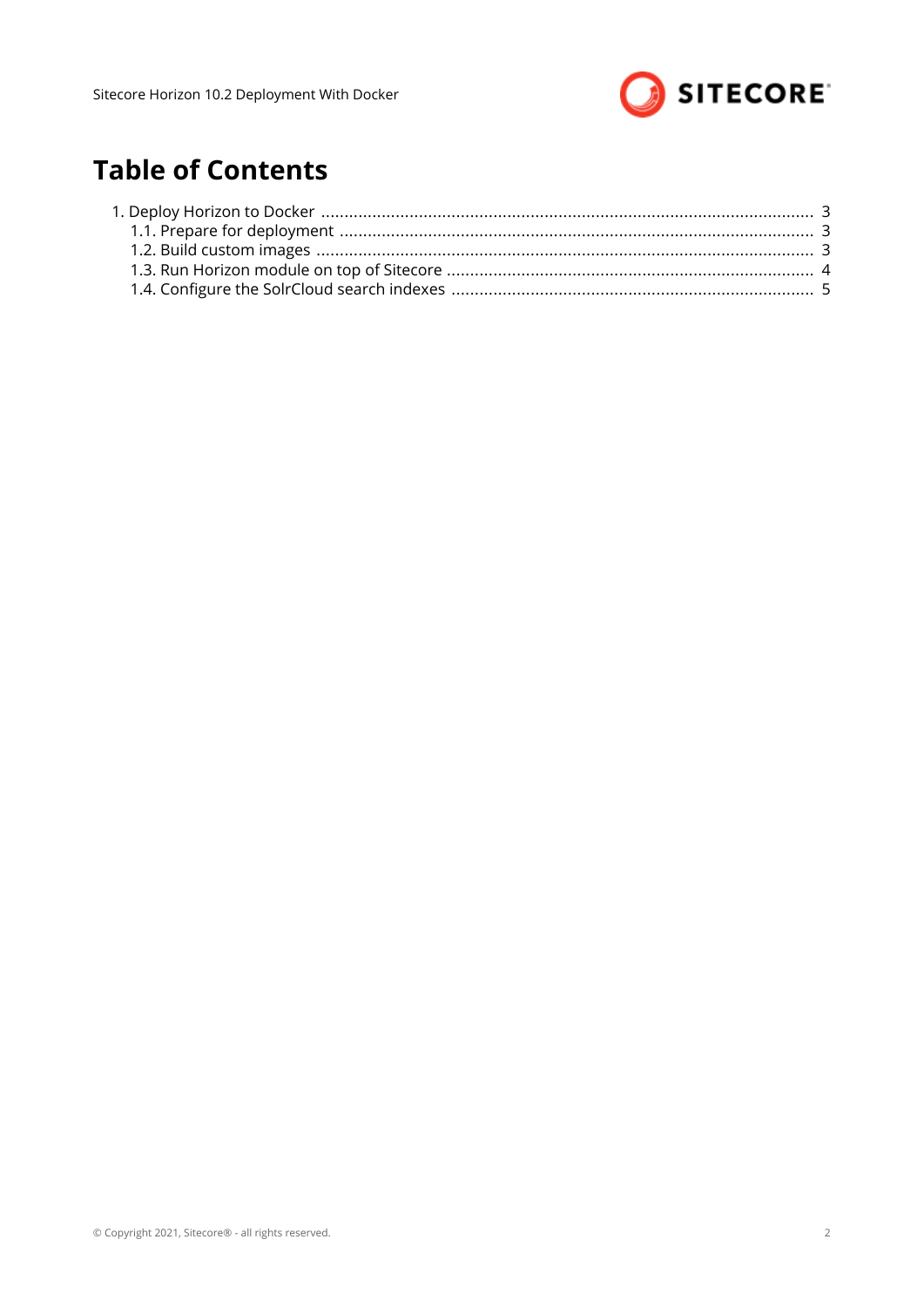

## <span id="page-2-0"></span>**1. Deploy Horizon to Docker**

Guide to deploying Horizon modules to a Sitecore instance on Docker.

To deploy the Horizon module to Docker on top of a Sitecore instance, you must prepare your system and build a custom Content Management (CM) image containing Horizon integration data. When you have deployed Horizon, you must configure your SolrCloud search indexes.

#### **1.1. Prepare for deployment**

To prepare your system for the deployment:

- 1. On the [Sitecore download page](https://dev.sitecore.net/Downloads/Sitecore_Horizon.aspx), locate and download the Container Deployment Package for Sitecore Horizon 10.2. Unzip it and locate the compose/[windows-version] folder, where [windows-version] is the Windows operating system you are deploying to. It can be *2009* or *ltsc2019*. Copy this folder to your local Docker *deploy* folder.
- 2. Download the Sitecore containers configuration for the relevant topology, for example, *sitecore-xp1*, to the *deploy* folder. Make sure that the docker-compose.yml ȴle is in the *deploy* folder, for example, deploy/docker-compose.yml.
- 3. The Horizon module adds the *hrz* service to the platform. You must configure TLS/HTTPS certificates for this service. For information on how to do this, see the *Configure TLS/HTTPS Fertificates* section of Run your first Sitecore instance for CM and ID services.

### **1.2. Build custom images**

To build a custom CM images:

- 1. On your Docker installation, create an empty *build* folder.
- 2. In the *build* folder, create a new folder and name it *cm*. In the *cm* subfolder, create a new file and name it Dockerfile. Copy and paste the following into the new file:

```
# escape=`
ARG BASE_IMAGE 
ARG HORIZON INTEGRATION ASSET IMAGE
FROM ${HORIZON INTEGRATION_ASSET_IMAGE} as horizon_integration
FROM ${BASE_IMAGE} AS base
COPY --from=horizon_integration C:\module\cm\content C:\inetpub\wwwroot
```
3. In the *build* folder, create an empty file and name it docker-compose. yml. Copy and paste the following into the new file:

```
version: "3.7"
services:
```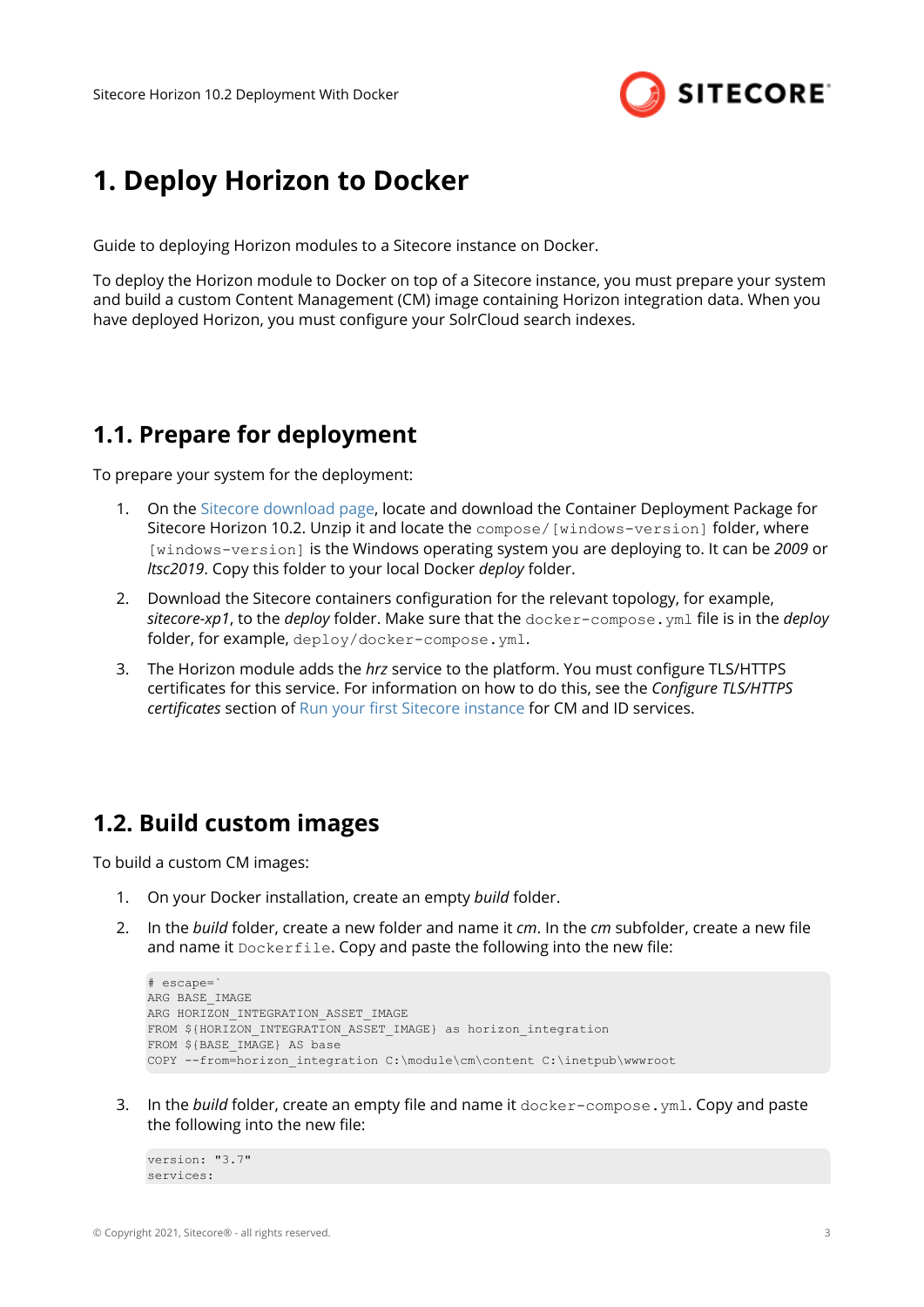

<span id="page-3-0"></span> cm: image: sitecore-horizon-integration-\${TOPOLOGY}-cm:\${VERSION} build: context: ./cm args: BASE IMAGE: \${CM BASE IMAGE} HORIZON INTEGRATION ASSET IMAGE : \${HORIZON INTEGRATION ASSET IMAGE}

4. In the *build* folder, create a file and name it . env. Populate the file with the following parameters:

| Variable                        | <b>Description</b>                                                                                                                                                 |  |  |
|---------------------------------|--------------------------------------------------------------------------------------------------------------------------------------------------------------------|--|--|
| HORIZON INTEGRATION ASSET IMAGE | The Horizon integration asset image. The name of the<br>image is scr.sitecore.com/sxp/modules/horizon-<br>integration-[topology]-assets:3.0-[windows-<br>version]. |  |  |
|                                 | Replace [topology] with the name of the Sitecore<br>topology you are using, either xp0, xp1, or xm1.                                                               |  |  |
|                                 | Replace [windows-version] with the version of the<br>Windows operating system you are deploying to, either<br>2009 or 1809.                                        |  |  |
|                                 | <b>NOTE</b><br>If you use Windows version 1809 for<br>the Horizon asset image, you must<br>use Windows version Itsc2019 for the<br>Horizon runnable image.         |  |  |
| CM_BASE_IMAGE                   | Sitecore CM image for each Sitecore CMS build. You can<br>find this value in the Sitecore platform docker-<br>compose.yml and .env files.                          |  |  |
| <b>TOPOLOGY</b>                 | The topology you want to deploy Horizon to. It can be<br>xp0, xp1, or xm1.                                                                                         |  |  |
| <b>VERSION</b>                  | The version tag for the newly generated CM image<br>patched with Horizon integration data, for example, 10.2.                                                      |  |  |

5. In the *build* folder, run the docker-compose build command. This builds the CM image patched with Horizon files.

### **1.3. Run Horizon module on top of Sitecore**

To run the Horizon module on top of Sitecore:

1. In the *deploy* folder, open the .env file. Add these variables to the file:

| Variable | <b>Description</b>                                                                                                                                                                                                                  |
|----------|-------------------------------------------------------------------------------------------------------------------------------------------------------------------------------------------------------------------------------------|
| HRZ HOST | The host for the Horizon website, for example, xp1hrz.localhost. The value is the<br>same that you set for the Traefik certificate in Step 3. You can check it in the $\text{depth}$<br>\traefik\confiq\dynamic configuration file. |